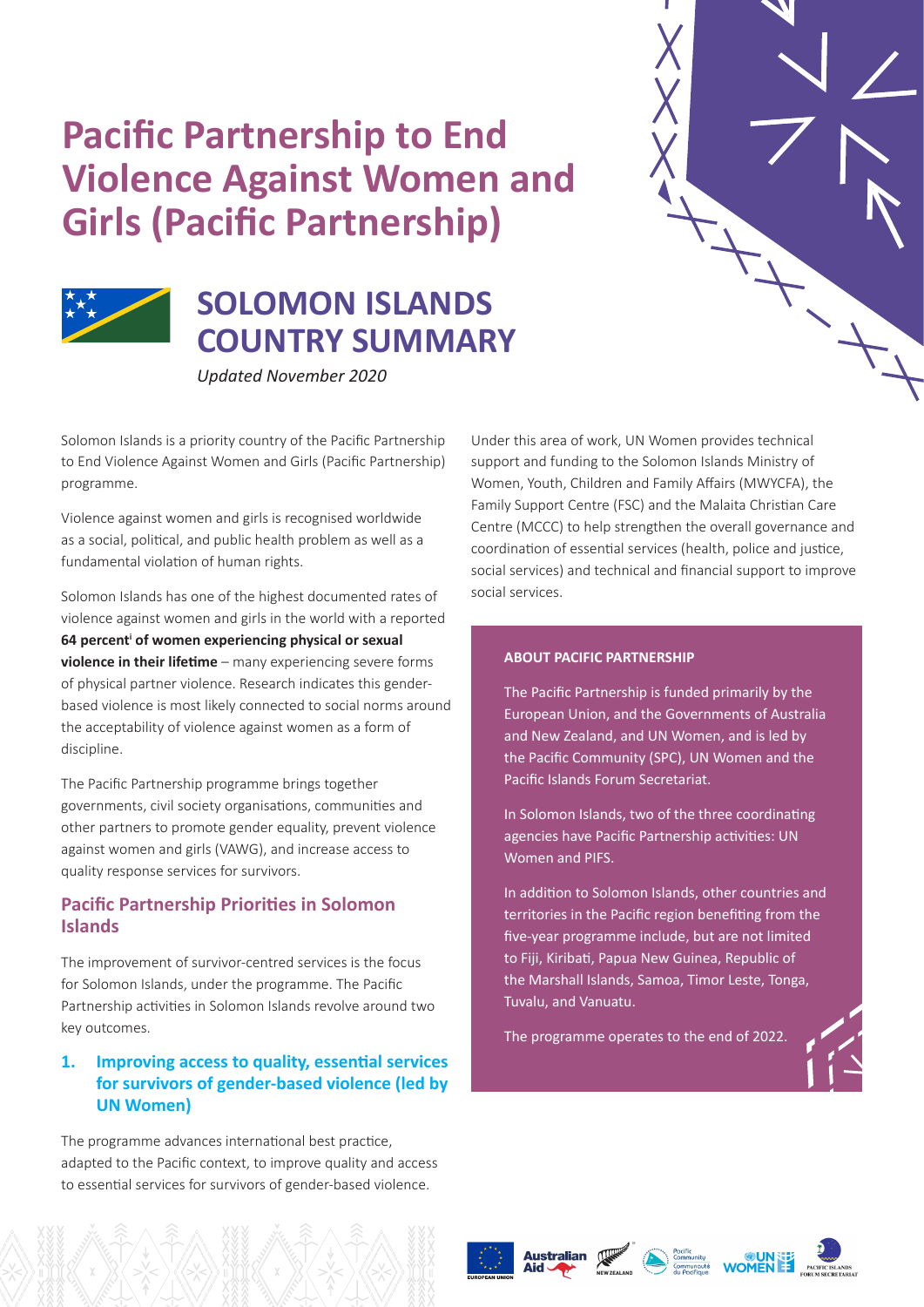

This involves work with local front-line service providers to strengthen access to, and quality of social services for survivors, including but not limited to: strengthening disability inclusive services; adapting services to meet the needs of women and girls with diverse sexual orientation, gender identity and expression and sex characteristics (SOGISEC)<sup>ii</sup>; improving gender-based violence counselling and shelter responses; and supporting innovative models to increase access for women and girls in remote and hard to reach locations.

## **2020-21 initiatives activities supported by UN Women include:**

#### **Supporting national and provincial coordination mechanisms**

**Enhancing levels of funding and technical support to MWYCFA to coordinate the rollout of the existing** 

- **• National SAFENET Standard Operating Procedures (SOPs) and coordinated referral pathways for gender-based violence survivors**, developed by the SAFENET network of government and non-government organisations (NGOs) working with survivors of gender-based violence in Solomon Islands. SAFENET, initially funded through Essential Services Programme and now by the Pacific Partnership, has been operating for more than eight years.
- Providing technical support and funding to **MWYCFA to strengthen and coordinate provincial SAFENET referral systems.** In all nine provinces there are informal genderbased violence networks operating, similar to SAFENET, that need to be formalised and interconnected with each other, and within the national SAFENET structure, SOPs, protocols and government policies.
- Supporting MWYCFA with technical support and funding for the implementation of the **National Counselling Guidelines and Ethics and Practice Standard for Domestic Violence.** The framework will assist government meet legislative requirements under the Family Protection Act, by outlining the processes, core elements and standards to guide the delivery of quality DV counselling services, while also guiding the registration, de-registration, supervision, monitoring and accreditation processes.

#### **Supporting women's crisis centres and NGOs**

• Providing direct granting and technical support to the Family Support Centre and Malaita Christian Care Centre as frontline service providers to ensure women and girls have access to quality essential services This approach will include working with partners to develop and implement a plan to train and monitor provincial staff providing genderbased violence and domestic violence support including gender-based violence counselling. The training will be survivor-centred, especially for first responders.

## **2. Monitoring and reporting government commitments to gender equality and EVAWG (led by PIFS)**

#### **2020-21 initiatives targeting non-state actors supported by PIFS include:**

Solomon Islands' non-state actors (NSAs), including civil society organisations and women's groups, also benefit from Pacific Partnership through **strategic engagement, capacity development for monitoring the implementation of national commitments on gender equality, and projects support through small grants.** The PIFS' NSA component of the Pacific Partnership programme works in close concert with the overall approaches supported by UN Women. In 2020, the NSA programme supported the **active engagement of women's CSOs** like the Family Support Centre (FSC), as well as the Honiara Youth Council and the Pacific Islands Climate Action Network to engage in PIFS consultative mechanisms including the Annual Regional CSO Forum, 2020 Virtual Forum Economic Ministers' Meeting (FEMM), CROP Heads and NSA Executive Meetings. NSAs also participated in other activities including the Regional Non-State Actor Capacity Building Workshop, the development and validation of a **Policy Monitoring Toolkit on Ending Violence Against Women and Girls, strategic planning toward a Leaders and Mentors Initiative for 'Gender Equality Agents for Change'** and providing technical input toward training modules for NSAs and governments on gender responsive budgeting.